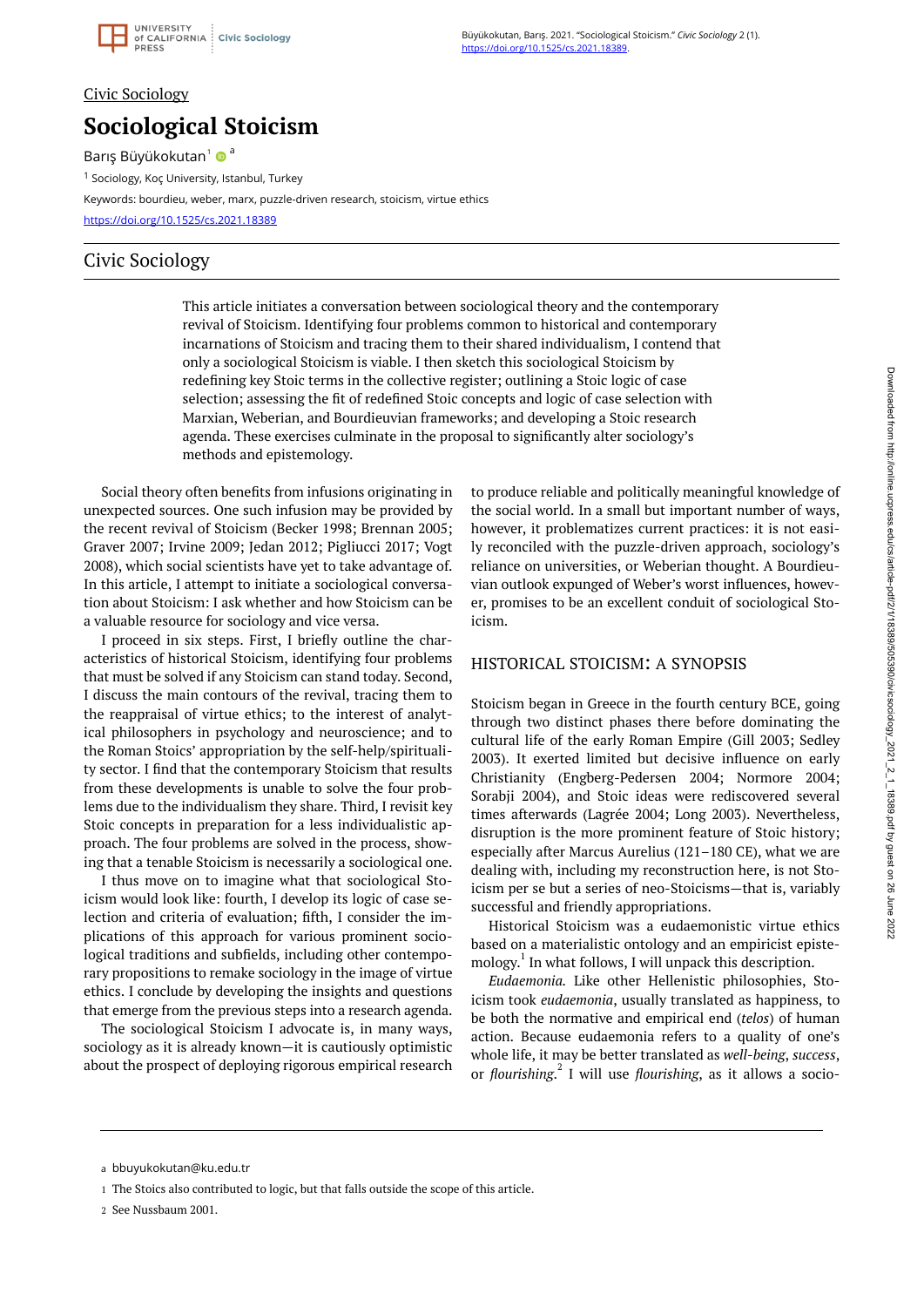logical reinterpretation of Stoicism. That raises the difficult question of what exactly human flourishing is. Roman Stoics are useful here: they zero in on a generalized, lasting tranquility that results from living in harmony with one's environment.

However, adopting tranquility as the end could lead to endorsing political conservatism. That tended to be the political stance of historical Stoicism, which came to be the philosophy of duty, obedience, and order (Lane 2014, 297-309). Showing that this need not be the case with all Stoicisms is my first problem—the **problem of progressive political action**.

*Stoic ontology.* Greek Stoics were materialists—rejecting Platonic and Aristotelian dualism, they held mind/spirit to be material. This could have played a significant role in the development of Western thought by providing an early alternative to the Cartesian mind-in-a-vat<sup>3</sup> if the Roman Stoics, especially Marcus Aurelius, had not brought dualism back. One can only wonder what would have happened if the works of Zeno, the founder of the school, and Chrysippus, its great systematizer, had survived; all that we have of them are fragments preserved for ridicule by hostile and unreliable commentators.

The Greeks and the Romans both agreed, however, in taking reason as the great animating principle of the universe—observing nature closely, they argued, one can only conclude that all movement is lawfully determined and orderly. Additionally, they held this Ruling Reason that pervades all being—a.k.a. God—to be benevolent. Their argument here was weak because it was circular: in order to prove that God cares about human affairs, they pointed out that the universe is orderly; in explaining that the universe is orderly, they provided a reminder that God cares for humans.

Untenable as it may be for the (post)modern mind, this providential pantheism has a humanistic kernel—it takes the defining feature of human nature to be a spark of the divine reason able to commune with its source by perfecting its agency. Because all humans are endowed with that spark, Stoicism has an egalitarian streak, one that culminated in a cosmopolitanism quite ahead of its time. My second problem is finding a way to preserve that streak while discarding providentialism—the **problem of grounding egalitarianism**.

*Stoic epistemology.* The central tenet of Stoic epistemology is *katalepsis*, which refers to vivid, forceful, and true impressions—impressions whose obviousness makes it all but impossible to deny their truth. Against the Skeptics, Stoics held that such impressions exist—Stoic epistemology is clearly not in the Humean/Kantian mold. This helps to explain why the reawakening of interest in things Greek did not lead to renewed interest in Stoicism in the nineteenth century; it should also show that Stoicism can be a resource for postpositivists today.

pressing themselves on human actors, however. Even when they are assented to, the assent in question is usually weak in that most humans can be swayed away from obvious truth by demagoguery and manipulation. Only a rare kind of person, someone who has assiduously trained her/his reason to perfection, can give strong assent; this is the Sage. Sages assent only strongly, and they assent only to kataleptic impressions (Brennan 2005, 71-81).

Such assent is what constitutes knowledge for the Stoics. Since Sages are rare—historical Stoics could not even identify Socrates as one—it follows that few people have ever known anything at all. Worse, historical Stoics held the difference between the Sage and the nonsage to be absolute—progress toward sagacity does not make one more sage-like; a clean and total break is involved in the abrupt transition to it. With the bar set so high, historical Stoicism appears cheerless, even pointless. Showing why other Stoicisms do not have to be so is my third problem—the **problem of salient knowledge**.

*Stoic virtue.* With such premises, historical Stoicism rejected other forms of eudaemonism of the time—namely, Aristotle's and Epicurus's. It implicitly held the following impressions to be kataleptic: power, prestige, and property are dispensable for eudaemonia; human nature is rationally oriented toward fellowship with all humans (and perhaps with the entire cosmos); and therefore virtue, (re)defined as a mind that has become irreversibly consistent with nature and thus perfected practical wisdom, is the only path to eudaemonia.<sup>4</sup> When humans fail to sufficiently strive to develop the potential inherent in their nature, they have vice instead of virtue—they assent to at least some wrong impressions, poisoning their entire stock of impressions—and develop false beliefs such as the intrinsic desirability of property. It must be mentioned here that the historical Stoics, like all other ancient Greek philosophers, understood by the nature of a being not only the actual state it is [usually] in but also the potential implicit in it—that is, the development for which it was providentially designed (Annas 1993, 135-141; Lane 2014, 197, 225; Stock 1990, 5-6).

The difficulties of sustaining such a view today should be obvious, and even in ancient times the Stoics' nature talk got them in trouble. Most famously, they held that some indifferents like security and good health are to be "preferred" or "promoted" because they observed that it is human beings' nature to take them when they can. Critics argued that "in this way all mundane and marketable goods, after having been solemnly refused admittance by the Stoics at the front door, were smuggled in at a kind of tradesman's entrance" (Stock 1990, 22). Historical Stoics' view of nature, and with it their treatment of the indifferents, must be revised; this is my fourth and last problem—the **problem of naturalism**.

In the meantime, the Stoic definition of virtue can be usefully unpacked—following Socrates and Plato, Greek Stoics took virtue to manifest in four main forms: justice,

Kataleptic impressions do not always succeed in im-

This happened to some extent with Spinoza, but the loss of the leading Greek Stoics' works led Spinoza to exaggerate his differences from 3 Stoicism. See DeBrabander 2004.

Aristotle advanced that health and wealth could help; Epicurus wrote that the absence of pain was enough. 4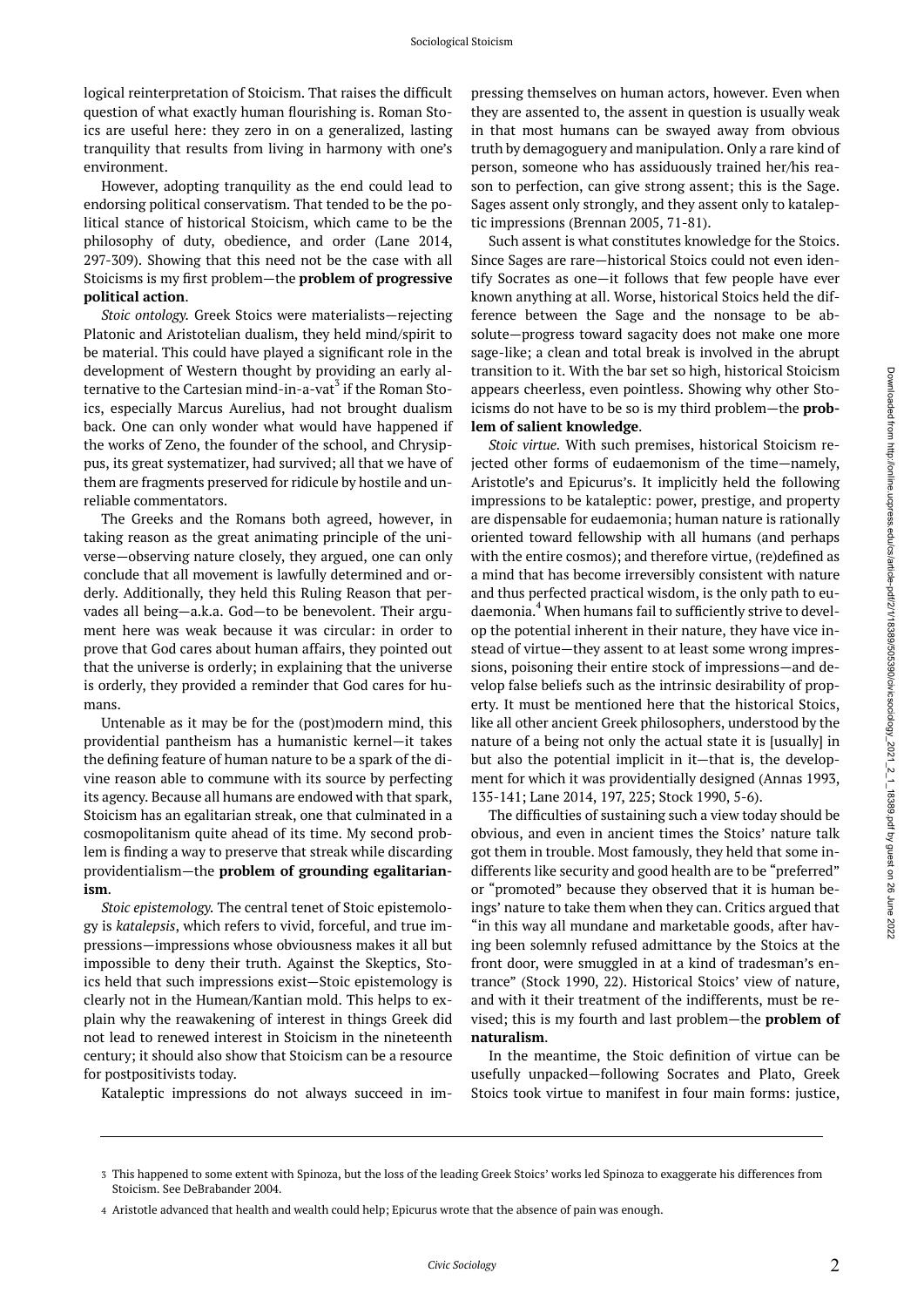fortitude/courage, prudence/wisdom, $^5$  and temperance (Lane 2014, 139; Pigliucci 2017, 98). 6 Stoicism holds, simply, (i) that humans flourish if and only if they are reliably just, courageous/fortitudinous, prudent/wise, and temperate, and (ii) that virtue is one, therefore a truly just person and only a truly just person is also truly courageous, prudent, and temperate.

It may be objected that these four virtues can no longer be taken for granted 2,500 years after their introduction in a part of the world that a good deal of contemporary scholarship wants to provincialize. The four "cardinal virtues" were later (mis)appropriated in Christianity, and talk of the virtues is to this day associated politically with the right; therefore, invoking virtue, especially these four particular virtues, today will be odious to most social scientists. Nevertheless, the revival of virtue ethics in the second half of the twentieth century took place in the hands of progressive scholars and the empirical evidence in support of the four virtues is strong: the same six virtue-like characteristics—that is, the four cardinal virtues plus "humanity" and "transcendence"—are found in the history of practically every literate culture (Dahlsgaard, Peterson, and Seligman 2005); the Stoics may be forgiven for assuming that these two other characteristics are to be found in agents with the other four.

Uniting the four virtues is a matter of acquiring practical knowledge—it is possible only as a result of intensive training consisting of observing nature, including one's own, and making difficult choices based on those observations. As one's observations became more consistent with each other and more comprehensive, the historical Stoics thought, one would eliminate false beliefs, which would lead to moral progress. As such, practical wisdom too is the exclusive property of the Sage. In progressing toward sagehood, practitioners would replace excessive emotions—those that overwhelm judgment—with milder ones or destroy them outright. Four such "passions" are canonically listed: pleasure, pain, desire, and fear. $^7$ 

The difficulty of such "sentimental education" has given Stoicism a bad reputation, leading to the ordinary usage of the term "Stoic" to describe those who have turned their backs on a crucial part of human experience. The Stoic argument here, however, is largely misunderstood—Stoics' target was not so much what we now call sentiments but the assent one gives to the propositions built into those sentiments (see Brennan 2005, 51-61). There may not be much to do about physical pain, but we can, their argument goes, resist the temptation to think that what is happening to us is truly bad. Similarly, the point is not so much to shun pleasure—although one must take care to maintain temperance—but to remind oneself that what one is experiencing is not truly good but at best a promoted indifferent. As

such, the Stoic understanding of virtue is rationalistic—the virtues are knowledges that can be acquired—or rather experienced, since the Stoic understanding of knowledge was event-like (Brennan 2005), the way any other knowledge is acquired/experienced. Stoic sentimental education is, in fact, mental education.

#### STOICISM IN THE TWENTY-FIRST CENTURY

The contemporary revival of Stoicism results from three developments. The first is the reappraisal of virtue ethics vis-à-vis Kantian and utilitarian approaches. Following Anscombe (1958) and Foot (1958a, 1958b), major works by MacIntyre (1981, 1998, 1999) and Nussbaum (1994, 2006) have turned Aristotle from a figure of historical import to one who is central to contemporary discussions. Interest in Aristotle eventually stimulated interest in his rivals, including the Stoics. The most important issue here is the possibility and value of Stoic cosmopolitanism (Nussbaum 2004; Schofield 1991; Vogt 2008). A more general defense of (neo-) Stoic ethics is found in the work of Becker (1998), who argues that virtue, redefined as the perfection of agency, is necessary and sufficient for eudaemonia.

Second, the growing interest of analytical philosophers in neuroscience has prompted new thinking on the Stoic theory of emotions, especially Chrysippus's. Becker's work should be considered here as well, together with Graver (2007), but the major text is Brennan (2005). These works are revisionist and at times apologetic—while Becker insists on the centrality of virtue, he concedes that the historical Stoics' work on emotion must be revised radically or even scrapped altogether in light of the findings of recent research. Brennan similarly restricts his defense of Stoicism to noting that Zeno and Chrysippus understood different things by words commonly translated as "emotion," "pleasure," "pain," and the like.

As opposed to the predominantly academic nature of the work cited above, there is also a budding therapeutic appropriation of Roman Stoicism. This turns fragments of Stoic wisdom into "spirituality" for sale as self-help books, often by emphasizing similarities between Stoicism and other "spiritual" traditions such as what Buddhism has come to mean for most Westerners (e.g., Burkeman 2013; Pies 2008; Stockdale 1993; also see Pigliucci 2017); this group features the second most important scholar who identifies as a Stoic (Irvine 2009). Being the work of professional philosophers, some of these books come out of academic publishing houses, but their style stands out as non- or extra-academic. Similar to them in their purpose but distinct in their style are those works associated with rational emotive behavioral therapy (Ellis 1996, 2001; Robertson 2010), the semiofficial

While Plato wrote of *sophia* and the Stoics preferred the term *phronesis*, which refers to a more practical sense of wisdom, this difference 5 should not be exaggerated (Jedan 2012, 83).

 $\,$  Piety was sometimes added as the fifth virtue, but the inconsistency in its inclusion is itself un-Stoic. See Vlastos 1991, 210.

Pleasure refers to assenting to the proposition that something currently in one's possession is good. Pain refers to assenting to the 7 proposition that something that one currently lacks is good. Desire and fear are similar propositions concerning the future. See Brennan 2005.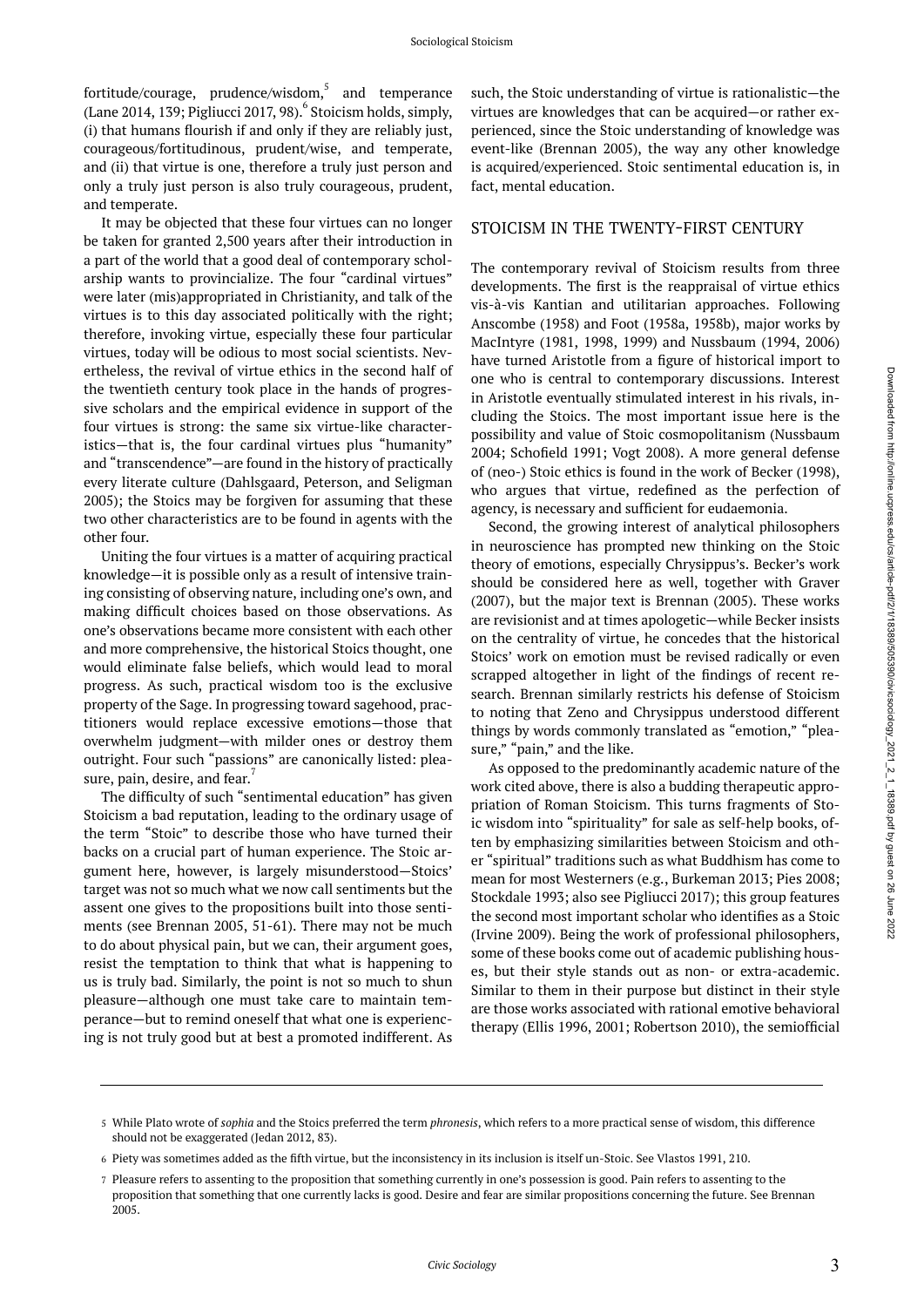arm of the new Stoicism in psychotherapy.

*Stoic individualism.* There is a common thread tying these strands together, and that is an implicit focus on the individual—a distinct form of expressive individualism (Bellah et al. 1985). This is easily noticeable in the therapeutic strand, but the works of Becker, Brennan, Graver, and Vogt are also individualistic in their focus: compared to other virtue ethicists, they ask very few questions of public import. What they do, instead, is theorize the potential for acquisition of virtue by individuals given what we now know about their hardwired limits.

The four problems I identified above have yet to be solved within this individualistic framework. To take the problems of progressive political action and grounding egalitarianism, it is remarkable how seldom the issues of conservatism and justice have even been raised in the context of neo-Stoic virtue ethics. Becker is silent on the issue, and Vogt is apologetic—her solution involves reconsidering the definition of politics and law. So is Irvine (2009), who leaves it at noting that many historical Stoics were active political dissidents. Tellingly, the clearest call for a more socially engaged and politically progressive Stoicism comes from the arch-Aristotelian Nussbaum (2004).

Neo-Stoics have made headway in solving the problem of salient knowledge, but they have not been able to go all the way. Jedan (2012, 103-109) notes that the nongradualness of virtue has to do with Stoicism's now-forgotten religious roots: Chrysippus's model of learning was based on the model of rites of initiation. If this mystical/religious outlook is discarded, virtue may become attainable in small doses rather than all at once. Avoiding the question of the contemporary relevance of historical Stoicism, however, Jedan does not pursue that possibility.

In a more significant intervention, by basing the definition of knowledge on strong assent, Brennan has shown that what is in question is not true knowledge of how things are but rather true knowledge that we have true knowledge of how things are (2005, 69-71). It probably does not hurt too much to say that not many people have such metaknowledge. But the question remains of how to affirm the striving to acquire reflexive metaknowledge—neo-Stoicism may make its adherents feel comfortable about their current inability to know in this higher sense, but it cannot motivate them to make the arduous effort to become a different kind of actor. For an individualistic monad, having knowledge but not having knowledge that one has knowledge is not a priority due to the ethical, other-interested nature of this higher-order knowledge.

The only serious attempt to solve the problem of naturalism is found in Becker. For Becker, following nature simply refers to taking empirical research very seriously in the process of solving one's practical problems. The perfection of human agency is the process by which one becomes more receptive to new research, as a result of which one is expected to become more attentive to the limits of the faculty of assent and thus get accustomed to withholding assent on many more occasions than before. This is a victory all right, but some may find it Pyrrhic—given the inability to solve the problems of progressive political action and grounding egalitarianism, Becker's scientism threatens to reduce Stoicism to a form of utilitarianism.

### EUDAEMONIA AND VIRTUE IN THE COLLECTIVE REGISTER

If the individualistic orientation of neo-Stoicism is a problem, the way forward involves rethinking key Stoic terms so that actors are reembedded in their social contexts. For eudaemonia, this means focusing on the extent to which social institutions contribute to the unfolding of collective human potential—that is, dealing with flourishing rather than happiness. Therefore the questions of how and to what extent social and political institutions can be intelligently designed and guided by humans are of central importance. As such, virtue is not the perfection of any agency in pursuit of any goal à la Becker; if it involves the perfection of agency at all, the agency in question and the problems that that agency is supposed to solve are both collective. ${}^{8}$ 

Such public engagement is necessary because, among other things, it yields alternatives to existing institutions. Even perfectly virtuous institutions may not respond well to the challenges of a new era. Consequently, if propositions regarding new ways of doing things cannot survive, eudaemonia will likely not continue. A necessary condition of eudaemonia is thus a polity in which social and political arrangements arising from violations of existing rules are not immediately destroyed, provided that the violations in question are motivated not by the desire for power, prestige, and/or property but by justice and are guided by the ethic of responsibility rather than by the ethic of absolute conviction.

As Stoicism holds virtue to be not merely necessary for eudaemonia, the question is under which circumstances this necessary condition is also sufficient. This, I contend, is a matter of attaining the right view of justice, which I take, following not just the historical Stoics but also Aristotle, to be largely a matter of practice. A strength of virtue ethics is its ability to show why exactly there is rarely consensus on what justice means: identifying the just course of action is not only about figuring out what the just state of affairs would be like; it is also a matter of finding the right means for its acquisition—that is, balancing prudence and courage. As such, it involves not one but two uncertainties,

This does not mean that there can be no such thing as a virtuous individual, although it means that individuals cannot acquire virtue as 8 mere individuals—it takes sustained engagement with others in broadly political settings to qualify.

Note that this proposition covers all the virtues and not just justice: it does not limit itself to rule-bound action, calling for a set of for-9 bidden actions as an operationalization of courage/fortitude; the renunciation of power, prestige, and property as motivations as an operationalization of temperance; and the celebration of the ethic of responsibility as an operationalization of prudence/wisdom.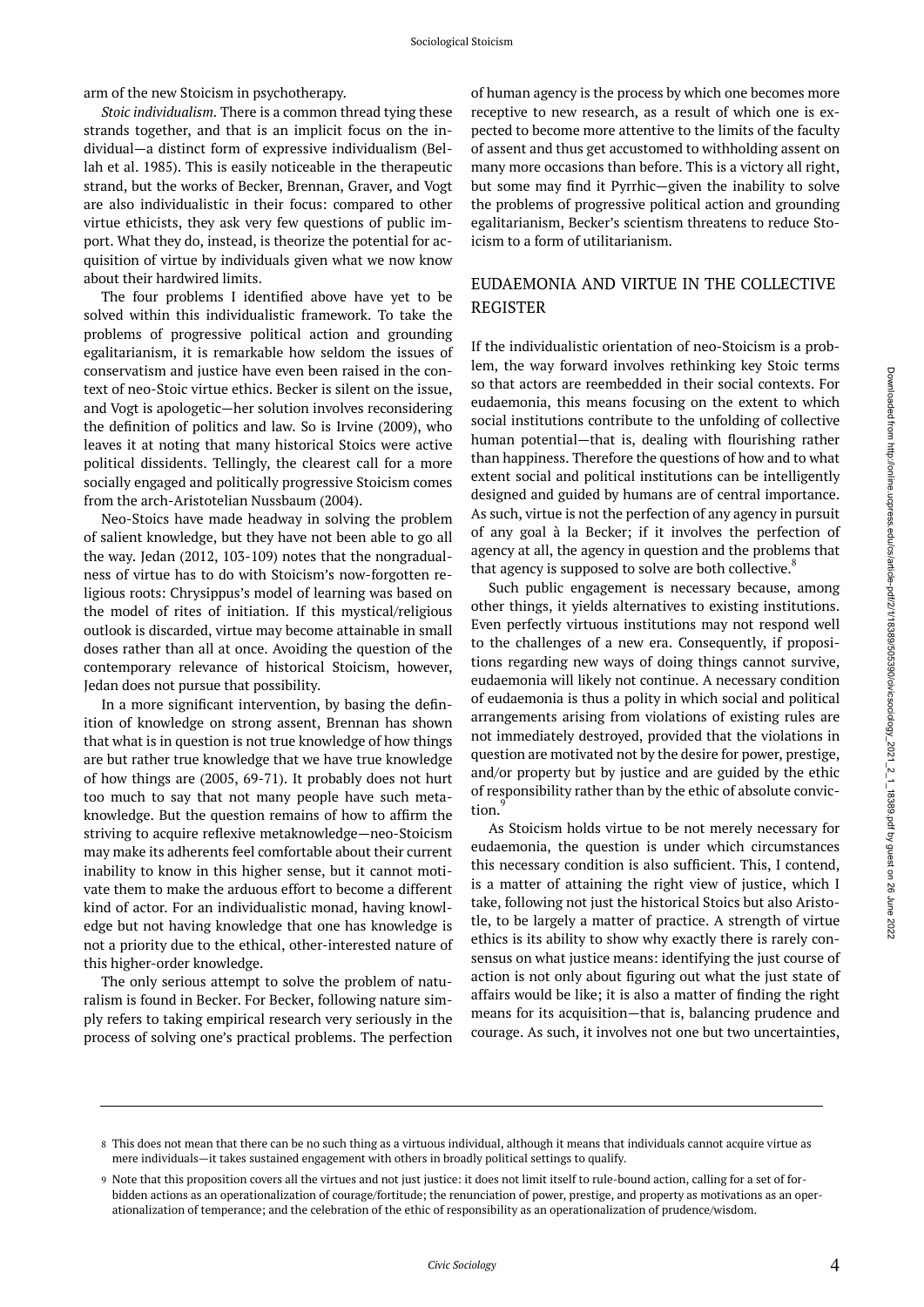getting rid of which is guaranteed only for the Sage—others must look for the answer in the dark. There is something bleak about this, but also something hopeful: getting closer to justice is possible, and it takes only focused attention and (lots of) practice. This is because a proper reanimation of Stoicism must take the sense of justice to be natural in the sense explained above—the foundations of the sense of justice are, as experimental psychology increasingly suggests, innate, but these foundations must be arduously developed by intense practice along a direction to be revealed in trialand-error fashion as that practice matures.

*The problem of progressive political action revisited.* The solution of the problem of progressive political action follows directly from the redefinitions of eudaemonia and virtue. If eudaemonia can be attained only collectively and if virtue is continuous collective agency in pursuit of better institutional arrangements, participation in politics is neither a burden nor a luxury but a basic necessity for human flourishing.

This is, again, something sociologists have argued for a long time. Indeed, the idea goes back much longer: it was Aristotle who most famously made the argument for conceiving of humankind as political animals—that is, animals who flourish fully only in the context of the *polis*. Sociological Stoicism differs from Aristotle in that virtuous activity will not always be in the political realm in the narrow sense, since familial and civil societal institutions are also subject to constant renegotiation in practice. These presumably nonpolitical institutions in presumably nonpolitical realms are caught up in politics, since identity and autonomy are key concerns in the postindustrial paradigm (Buechler 2000; Castells 1997, 2000; Melucci 1989; Touraine 1974, 1981, 1988), if not always.

The question at this point is how this view of politics is progressive. That has to do with the fact that institutional arrangements are at any moment acknowledged to be imperfect at best. The goal of political activity is therefore not so much to preserve gains as it is to permanently seek improvements. Sociological Stoicism has an inherent forward thrust.

*The problem of grounding egalitarianism revisited.* To some degree, the solution of the problem of grounding egalitarianism also follows from the collectivization of virtue and eudaemonia. For continuous institutional rearrangement to bring its practitioners closer to the practice of justice, it should involve as many different kinds of people as basic constraints on human interaction—for example, the number of people who can meaningfully interact face-toface—allow. There is a problem that must still be solved, however: interaction is easier in homogeneous groups; and groups that are able to solve their organizational problems develop a kind of solidarity that at times tends to harden the group's boundaries, preventing diversification. In other words, homogeneity both causes and is caused by institutional innovation, and it is not clear how to break out of this cycle without damaging the innovative impulse. While I have no perfect solution to this problem, I tentatively propose, as an organizational principle, nesting relatively homogeneous groups in cascading confederations. If the representatives of each group are selected with an eye to their similarities to other groups rather than to the group

to be represented, the gathering of such representatives at a higher level can form bridging social capital (Putnam, Leonardi, and Nanetti 1993; Putnam 2000).

A key question, then, is to what extent such small groups can shield themselves from systemic powers and preserve the record of their institutional solutions—that is, survival—while maintaining a friendly attitude to other groups that are superficially different but are trying to solve similar problems—that is, growth. That is an empirical problem I cannot fully address here, but I would propose, again tentatively, that the tension between survival and growth is exaggerated. Survival may even require growth—for systemic forces arrayed against communities of virtue to fail to destroy those communities, the latter may need to bond together. As another tentative proposition, this is probably a matter of suitable cultural codes of friendship and difference.

Readers may wonder if the idea of the Sage can fit into this egalitarian recasting. There are two reasons why I believe that is the case. First, a Stoic polity that wants to relinquish all political power to Sages, supposing that such a polity is not a contradiction in terms, will be hard-pressed to find even one. In their near-total absence, we are left to our own devices, and we have no good reason to leave anybody out. Second, when virtue is cast primarily as a property of the collective, it is the collective that will variably approach Sagehood. That individuals may or may not attain any level of virtue is, after all, beside the point for a *sociological* Stoicism.

*The problem of salient knowledge revisited.* Cultural codes of friendship and difference also provide the solution to the problem of salient knowledge. Means-ends calculations may lead the median individual to conclude that the likelihood of attaining sagacity is vanishingly small, but human motivations are not always provided by such calculations, and there are other kinds of rationality: value rationality does greater justice to the Stoic understanding of reason, and its object is always historically and culturally specific. The internalization of such objects is long accounted for in sociology: the striving for metaknowledge may be part of the habitus in spite of—or, as in Weber's account of the Protestant ethic, precisely because of—the likely failure of such striving. Such cultures are not numerous, but that is the point—eudaemonia is rare.

*The problem of naturalism revisited.* The final problem, that of naturalism, boils down to the question of whether there is a single desirable direction for the development of human capacities. This question can be answered in the affirmative without appealing to providence—contemporary evolutionary biology, for instance, provides a sufficiently powerful alternative. More importantly, such biological imperatives can be overridden in culture: it may, for instance, be objectively desirable for humans not to feast—that is, eat more than what is necessary to sustain their current body mass—frequently, but the diet of most contemporary Westerners involves feasting multiple times each day, resulting in various avoidable mass diseases in Europe and North America while hunger continues to riddle much of the rest of the world. Such imbalances not only call for correction; they call for correction by collective decisions whose implementation will manifest virtue.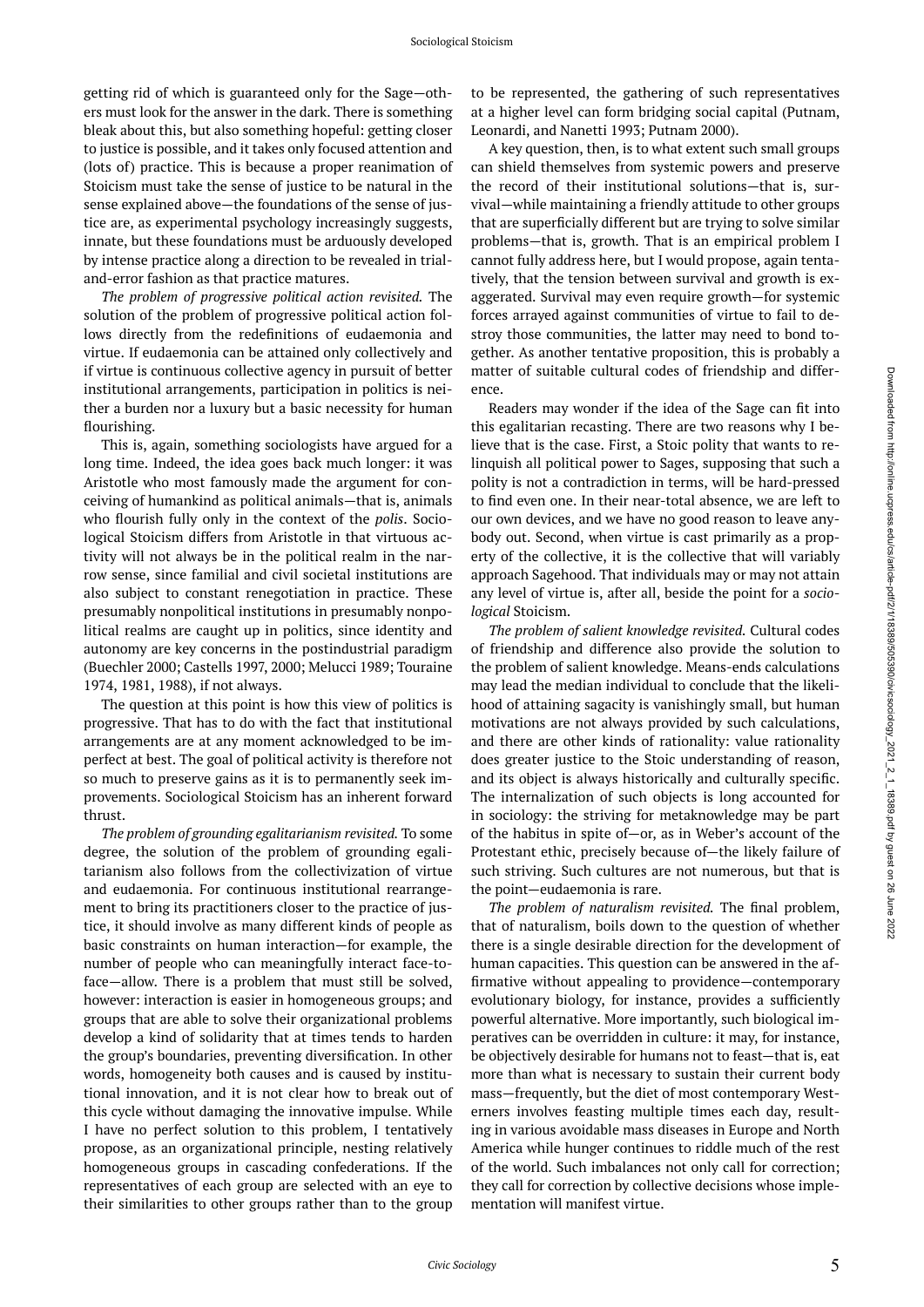## TOWARD A STOIC LOGIC OF CASE SELECTION

If flourishing is objectively the *telos* of the institutions that create the knowledge of ever newer arrangements of the social life, the question is what sociology, as such an institution, can do to enhance flourishing. As a first step, I take it for granted that sociology must itself practice virtue. That is, sociologists must be prepared to antagonize political authority in search of justice, but they must adopt an ethic of responsibility while doing so. They must also denounce the usual rewards associated with such breaches such as fame and money in advance of the breach and, for the sake of temperance, restrain any tendency to overgeneralize from their findings.

These propositions raise an issue concerning the logic of case selection: the puzzle-driven mode of operation that characterizes much, if not most, North American sociology is problematic. From the point of view of justice, puzzledriven research is neutral—it allows but does not dictate engagement with political issues. From the point of view of prudence/wisdom, it may actually be preferable to other modes if it turns out that puzzles are a prerequisite for capturing the target audience's attention; there are some good reasons why this may indeed be the case (Davis 1971; Healy 2017). Nevertheless, one must have the courage/fortitude to step outside the puzzle-driven framework if and when that is necessary. And one must never undertake puzzle-driven research solely in order to advance one's career.

More importantly than these, however, there is an irresolvable problem: puzzle-driven research is necessarily intemperate. It involves advancing bold hypotheses in the full knowledge that many of those hypotheses will eventually prove unsustainable (see Burawoy 1989; Lakatos, Motterlini, and Feyerabend 1999; Lakatos and Musgrave 1970; Polanyi 1962). In other words, individual overreach is a built-in feature of collective puzzle solving. Unless a mechanism is introduced to check this tendency, therefore, sociological Stoicism cannot in good faith follow the puzzledriven approach. Individual practitioners may at times find themselves solving puzzles, but they cannot commit themselves to that mode of operation as a matter of course and must always be watchful of its excesses.

The lack of virtue of puzzle-driven research raises the question of where sociological practice should take place: contemporary North American sociology is puzzle driven largely because it belongs with a field of universities that is larger than any other, one that has learned to settle internal differences by schismogenesis. As goal-displacing institutions, universities may prioritize their continued survival over their stated goal of producing knowledge. Since this requires them to collaborate more with the market and with the state than with small communities, temperance, justice, and courage/fortitude are immediately compromised.

This is not to call for abandoning the campus, at least not yet. With centuries of experience under its belt, the university has perfected the craft of transmitting method and literature. As things currently stand, it is hard to imagine any other institution that can take over the preservation of this gigantic archive. Stoically inclined scholars should thus try to found such alternative archives as part of their experimentation with new institutional arrangements. They may

fail the first few times, but this should be no reason to give up. If they can preserve the account of their failures, they will have helped.

#### THE PRACTICE OF SOCIOLOGICAL STOICISM: SCHOOLS AND SUBFIELDS

In summary, redefining the four virtues and eudaemonia in collective terms yields a version of Stoicism that promises to solve its four historical problems while strengthening sociology's commitment to the pursuit of objective truth in service of (social) justice. In polities in which breaches of existing rules do not necessarily fail to leave traces behind, sociologists can realistically aspire to the practice of virtue qua sociologists, contributing to human flourishing.

The trial-and-error nature of this striving raises the issue of what sociological Stoicism can learn from the history of sociology: there may be some sociological ideas that have, in hindsight, already proven themselves to be more suitable than others to the practice of virtue. In pursuit of these insights, in this section I will first assess three prominent traditions in contemporary sociology: those associated with Marx, Weber, and Bourdieu. I find that Marxian sociology is more compatible with Stoicism than Weberian sociology, which, surprisingly given the use I have made of the ethic of responsibility, is devoid of virtue as defined here. Bourdieuvian sociology, however, is superior to both provided that its Weberian roots are carefully removed. Second, I will identify two subfields in which the application of Stoic insights have better prepared places; these are the sociology of knowledge and political sociology.

*Marxism and/versus teleology.* The first thing to note about Marxism, as an academic tradition as well as a revolutionary political practice, is that it sometimes deemphasizes practical wisdom: assured of their final victory, some Marxist scholars as well as activists (used to) find that their problem is not so much minimizing the chances of failure as succeeding as soon as possible. The guarantee of eventual revolutionary success also compromises temperance—the statements that all human history is the history of class struggles and that that struggle will eventually result in proletarian revolution constitute obvious theoretical overreach.

The problem for Marxist sociology, therefore, is moving beyond these ideas, which, fortunately, has already happened to a remarkable degree in the twentieth century (e.g., Althusser 2006; Brenner 1977; Gramsci 1971, 1994). In a similar vein, the recognition, in some strands of twentiethcentury Marxism, that social action almost always has unintended consequences (e.g., Anderson 1974, 1977) can be considered an appreciation of the ethic of responsibility. In spite of these numerous attempts to build a "Marxism without guarantees" (Hall 1983), however, it should be noted that others felt the need, in the same time period, to denounce Marxism precisely in order to remain revolutionaries (e.g., Castoriadis 1987, 1992; also see Laclau and Mouffe 2000). The compatibility of Marxism and Stoicism, while not entirely lacking, may be less than perfect.

*Weberian cynicism.* Scholars who have managed to renew Marxism have done this largely by silently importing We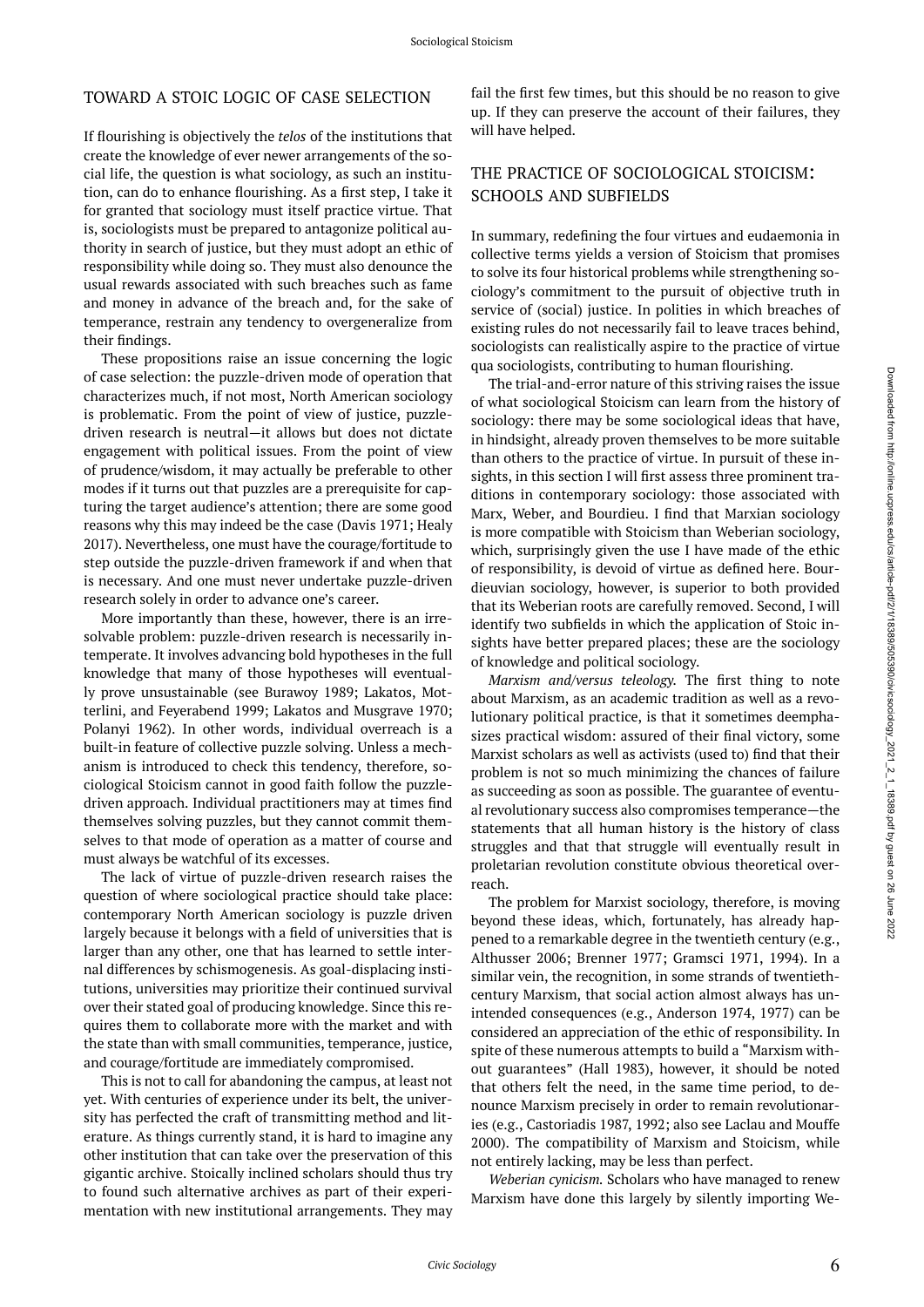berian insights into their work—by speaking of domination rather than of exploitation; by accepting the primacy of the political; and by affirming the constitutive role of culture. As such, Weberian sociology may appear to be a more appropriate alternative than the Marxian: the propositions that actions have unintended consequences; that political struggle is fundamentally unpredictable; and that the ethic of responsibility is at least as important as the ethic of ultimate ends all enjoy enthusiastic support in Weber's and his followers' work.

For these propositions to count as contributions to the practice of virtue, however, they must be accompanied by a clear commitment to justice, which is entirely lacking in Weber's oeuvre. Constrained by the ideal of value-free science, Weber and his most prominent early followers have disqualified their own work in this regard. In addition, Weber took conflict as the only constant of social life and built an individualistic methodology, making the idea of coming together in solidaristic fashion in small communities seem naive and unsociological. In his politically motivated pieces, moreover, Weber is positively vicious: the nation takes precedence over humanity; deploying power for its own sake is affirmed; and cultures are ranked in terms of their development, allowing nationalists to justify the domination of some peoples by others.

It might be argued that Weber and Weberians are two different stories, but this has not frequently enough been the case. State-centered political sociology has uncritically adopted Weber's cynicism, arguing that revolutions lead to nothing but stronger (and therefore more dangerous) states (Skocpol 1979); that ordinary people are usually election fodder to political elites (Tilly 1985); and that a certain kind of corruption and nepotism is conducive to economic development (Evans 1979, 1995). The recent, more culturalist reinterpretations of Weberian thought also feature little commitment to justice and are written clearly in the puzzle-driven mode (e.g., Gorski 2003, 2011; Steinmetz 2007), making them imperfect models for sociological practitioners of Stoic virtue.

*Bourdieu and resentment as the ur-passion.* Considering that his theoretical framework relies heavily on Weberian thought, Bourdieu may at first appear to be an unlikely model for sociological Stoicism. Not only does he see struggle as a constant of social life, but he also takes struggles to usually involve vicious actors and to lead to more vice—symbolic violence is ubiquitous in his account, and artists and intellectuals are just as responsible for this as bankers and politicians are (Bourdieu 1993b, 1996). For this gritty vision, Bourdieu has been called a mere reproduction theorist, unable to make sense of meaningful social change, especially of the progressive sort (e.g., Calhoun, LiPuma, and Postone 1993).

There are important differences between Bourdieu and Weber, however: unlike the latter, the former does not exalt the nation, take capitalism for granted, or celebrate the projection of power for its own sake. Bourdieu also maintained a clear commitment, throughout his long career, to social justice (Bourdieu 1998a). Relatedly, more recent reviews of Bourdieu's work have recast it as an account of social change and transformation (Gorski 2013a). Others, meanwhile, have pointed to a solidaristic kernel in it (Goldberg 2013); this is a fundamental challenge to the image of the jaded theorist of elite competition.

As such, perhaps Bourdieuvian sociology can be thought of as providing a way of salvaging some valuable themes and insights from Weber. In this view, the notion of the corporatism of the universal (Bourdieu 1996, 337-396) translates the ethic of responsibility to the sociology of intellectuals. The imagery of colliding fields (Bourdieu 1988, 1991, 1996) turns an otherwise deterministic picture into one of open systems and contingency. And ultraculturalist critics (e.g., Alexander 1995) notwithstanding, the notions of cultural and symbolic capital do a good job of recovering the constitutive role of culture (Büyükokutan 2011, 621-622; Gartman 2007; also see Dromi 2016).

To be sure, Bourdieu and his associates have been accused of imperialistic tendencies, perhaps indicating the kind of theoretical overreach that makes some versions of Marxism intemperate. It should be noted, however, that the universalism of Bourdieuvian sociology is one of concepts and mechanisms (Bhaskar 1998, 2008; Collier 1994) rather than one of covering laws. Most propositions to be found in Bourdieu's work are historically situated and carefully specified for scope conditions: the corporatism of the universal concerns Bourdieu's own time and not others; the conservative role accorded to high culture in postwar France is explicitly rejected both for earlier (Bourdieu 1996) and for later (Bourdieu 1998b; Bourdieu and Haacke 1995) periods; and fields of cultural production are described as existing in some times and places and not in others (Bourdieu 1993a).

There is a notable exception to this, however, and without its correction, sociological Stoicism cannot get much mileage out of Bourdieu. This is the idea that each human individual has a habitus that is for the most part complete and extremely resistant to change by the time that individual is an adolescent at the latest. This view of the habitus is obviously incompatible with character development, making all virtue ethics unviable. Suffusing Bourdieu's midcareer work, this assumption was silently relaxed as Bourdieu turned his eye toward fields of cultural production and their nonroutine transformations in the 1990s, more clearly noting that the relationship between habitus and field is two-way. Unsurprisingly, the idea of the fixed habitus can be traced back to Weber's influence on Bourdieu—it properly belongs with Weberian methodological individualism and its self-centered actor rather than with the relational view of human subjectivity that Bourdieu's mature work was meant to develop.

With the relatively flexible view of the habitus, Bourdieu's lifelong project of deploying sociological knowledge against the "terrorism of resentment" (Bourdieu 1982, 28-29) comes home to Stoicism. While the significance of resentment is part of Bourdieu's Weberian inheritance, the concept can nevertheless be developed fruitfully in the virtue ethics paradigm: resentment can be viewed as the combination of the four passions. In its first analytical moment, resentment is pain one feels because of one's inferior status vis-à-vis richer, more respected, and more powerful others. In the second and third moments, it is fear that this inferior status will continue and desire for quick fixes that promise but fail to deliver an end to inferiority. In its final moment, it involves pleasure that a representative of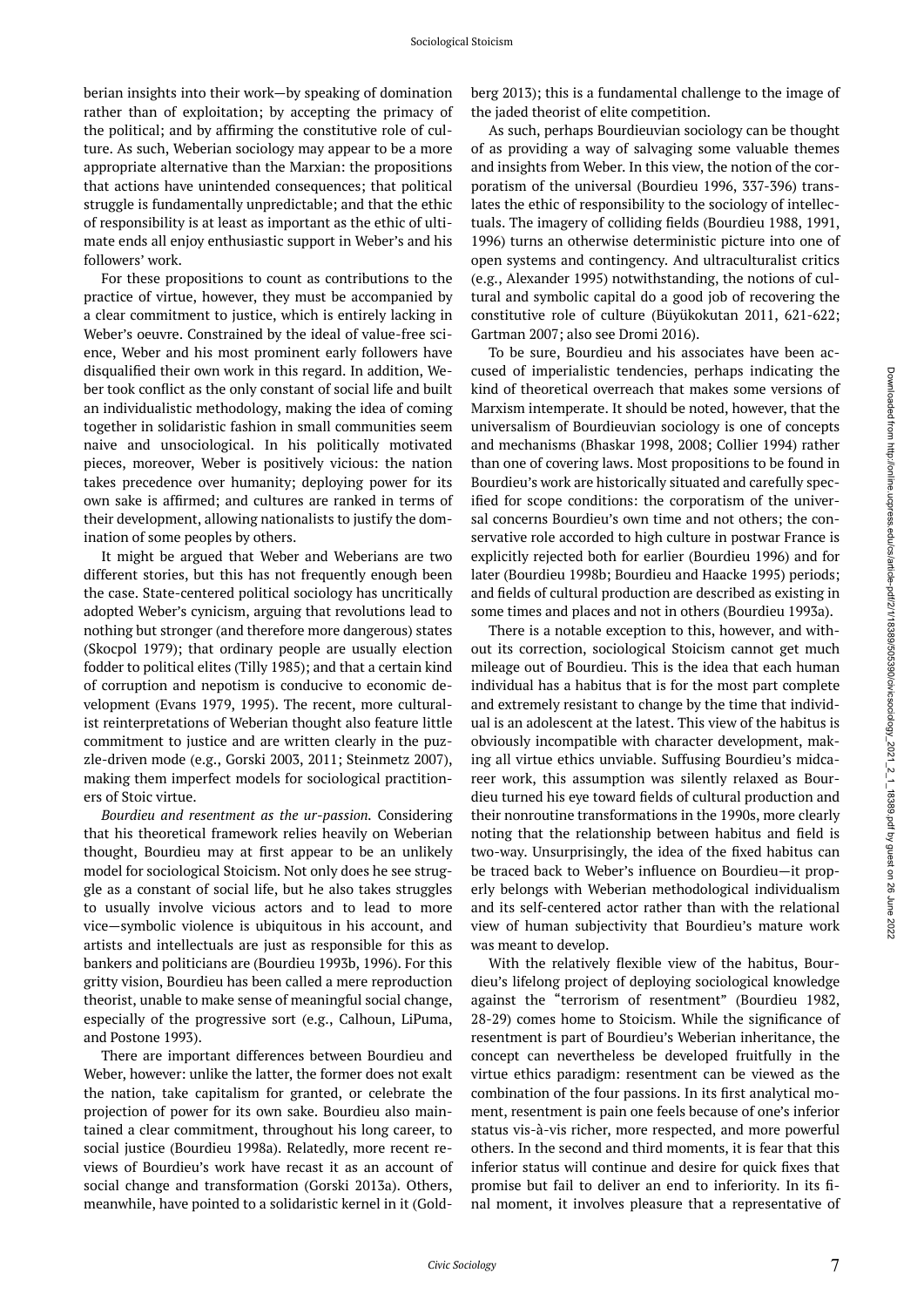the inferior group symbolically gets the better of the superior group—for example, when a populist politician takes "elites" to task. The specifically Stoic version of this account holds that all four moments have their root in the false belief that power, prestige, and property are truly valuable.<sup>10</sup>

For Bourdieuvian sociology to be developed among virtue ethics lines as above, however, the philosophical treatments of virtue currently in vogue must be set aside, and virtue ethics must be understood as going well beyond Aristotelianism. There are at least four differences between Aristotle's discussion of virtue and mine: following historical Stoicism, I take virtue to be something other than a mean between two extremes; hold the cardinal virtues to be of determinate number; pursue the possibility that virtue is sufficient for eudaemonia; and restrict my discussion of the virtues to cognitive ones. Of these, the last one is of paramount importance in the Bourdieuvian context: for sociological Stoicism, the continuity between Aristotle's hexis and Bourdieu's habitus-as-semi-unconscious-dispositions means little. On the contrary, sociological Stoicism raises the possibility that dispositions are more amenable to rational self-analysis—and, if need be, self-correction—than standard Bourdieuvian accounts make them out to be; this Stoic view is more in tune with the historicist reappraisal of Bourdieu's work offered in place of the cynical, *plus-çachange* version.

Such a view, of course, goes against current forms of dispositional thinking, but it is better able to ground the Bourdieuvian fight against resentment: in the absence of rationally malleable dispositions, conservative attacks on cosmopolitanism can derail Bourdieuvian sociology and turn it to the conduit of lower middle-class resentment.<sup>11</sup> As such, contemporary efforts to bring sociology closer to virtue ethics (e.g., Flanagan and Jupp 2000; Haimes and Williams 2007; Gorski 2013b, 2017; Richardson and McMullan 2007) must go beyond the Aristotelian revival and consider the possibility that non-Aristotelian discussions of virtue are more suitable to their agenda.

*Knowledge and power: Sociological Stoicism at work.* Of various subfields, the sociology of knowledge is one of the most opportunely positioned to take advantage of sociological Stoicism. At the heart of the Stoic promise here is the notion of katalepsis, which provides a novel ground on which to develop epistemology. If a good modern rationale for the existence of kataleptic impressions can be developed in the way, for example, that critical realism revalorized ontology by inverting epistemology's main question and asking how the world must be for it to be knowable, katalepsis may allow a whole new theory of knowledge. Considering that humans learn in contexts built collectively and often do so in groups, that new theory of knowledge will not be restricted to philosophy but will also raise the question

of how exactly institutional arrangements raise or level hurdles for katalepsis to clear.

In a way, this is an old question. More importantly, it is an old-fashioned question: following Foucault, the sociology of knowledge has for some time turned its back to the problem of identifying the determinants of true knowledge. It is possible, however, that this attitude was an overreaction to the failure of the Robert Merton generation of scholars to solve that problem in a satisfactory manner. In that context, the great promise of the notion of katalepsis is its offer of an alternative way of bridging the study of knowledge with that of politics. As knowledge is the model for Stoic virtue and as Stoic virtue can come alive only in the public sphere, Stoic epistemology resolves into the study of how exactly scholars can serve the principle of justice effectively—that is, the circumstances under which unsuccessful challenges to injustice will inform successful ones.

The foregoing should make it clear that political sociology also stands to benefit significantly from sociological Stoicism. In addition to reestablishing the power-knowledge link in a nonrelativistic manner, sociological Stoicism lends new credence to the thesis that political action and not rest in the private sphere is the ultimate source of human flourishing. This thesis sensitizes us, in the current context of the rise of opportunistic and nativistic populisms, to the inherent problems of basing democracy on representation—of "freeing" citizens from the work of politics that liberalism, like authoritarian populism, takes to be an unnecessary burden. In Stoic political sociology, therefore, the focus will fall not so much on actors—status groups, parties, classes, cultural and political entrepreneurs—as on processes, and processes will be assessed not according to their policy outcomes but according to how much they enable the ongoing learning process of ordinary citizens-as-participants.

It is true that these emphases are already in place in some corners of the scholarly world—the civic republican tradition, going back to Aristotle, has millennia of experience under its belt (Sandel 1984; Skinner 1978). The way sociological Stoicism presents these ideas, however, may be superior to extant fare: its list of the virtues being complete, it is less ad hoc and more systematic. As such, it is also more open to falsification, for what falsifiability is worth.

#### DISCUSSION: A RESEARCH AGENDA FOR SOCIOLOGICAL STOICISM

Sociological Stoicism is not only possible but also potentially quite useful for sociologists and philosophers alike: it solves the four historical problems of Stoicism; provides a sound critique of the standard sociological logic of case selection; saves valuable Weberian insights while discard-

<sup>10</sup> Note again that the emphasis is not so much on the admittedly powerful sentiments but on the assent that the vicious actor gives to the propositions built into the sentiments: if the Stoics are right, the passions can be prevented from taking over, provided that one has developed one's critical reason sufficiently by constant practice.

<sup>11</sup> See, for example, Andrew Perrin, "Of Sandwiches and Cultural Exclusion," July 11, 2017, [https://scatter.wordpress.com/2017/07/11/of](https://scatter.wordpress.com/2017/07/11/of-sandwiches-and-cultural-exclusion/)[sandwiches-and-cultural-exclusion/.](https://scatter.wordpress.com/2017/07/11/of-sandwiches-and-cultural-exclusion/)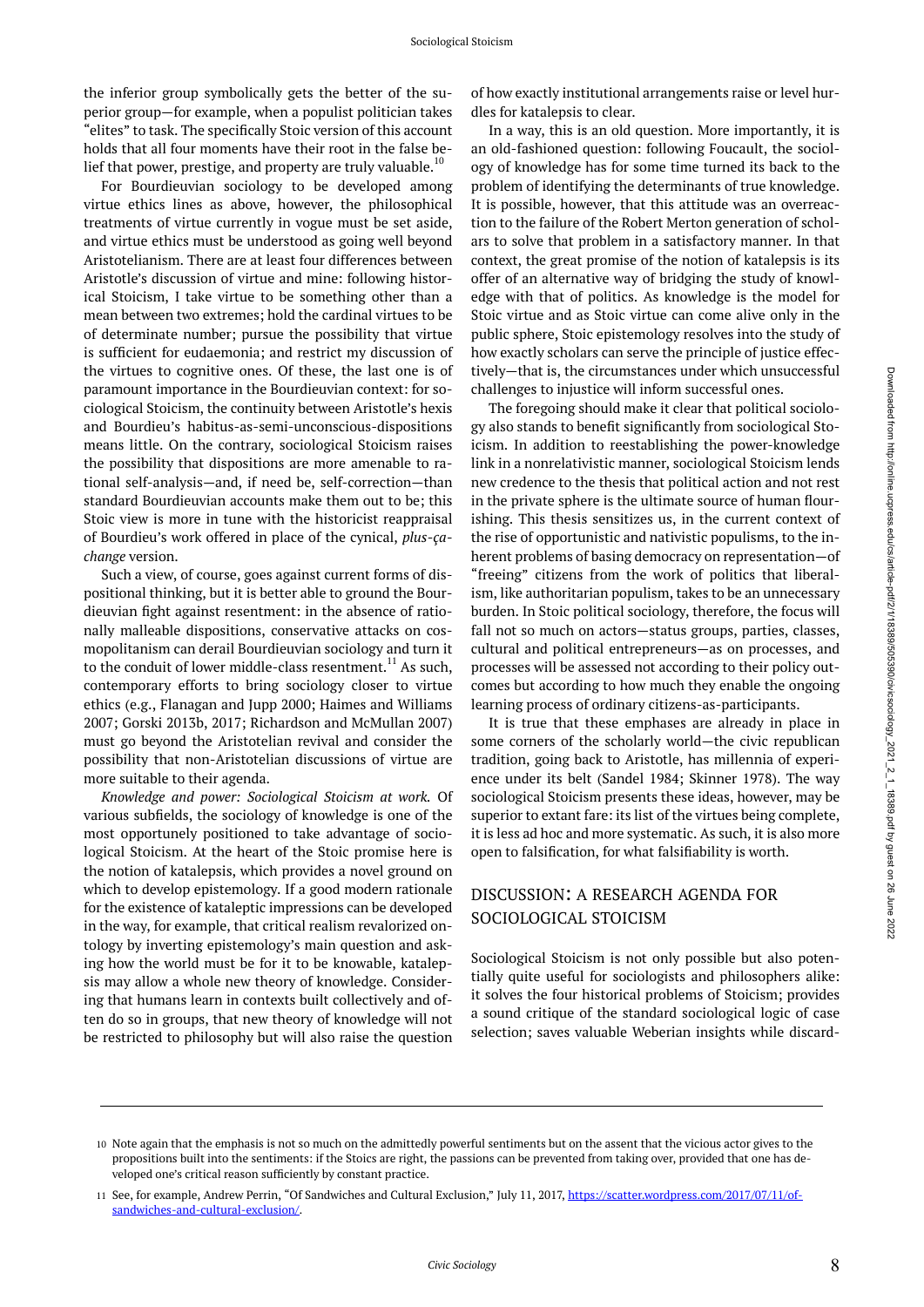ing Weber's cynicism; helps develop a solidaristic interpretation of Bourdieu; and makes important interventions in the sociology of knowledge and political sociology.

While the broad contours of the Stoic approach to sociology have emerged, however, it is not yet clear what exactly sociologists can do with it in the short term. I have made suggestions for a few subfields and traditions, but in the absence of an alternative logic of case selection, an overarching mode of sociological operation is not forthcoming, and my critique of puzzle-driven research has not yet yielded such a logic. I thus conclude by developing that alternative logic and discuss four concrete goals to be pursued within the mode of operation it calls for.

Recall that the problem with puzzle-driven sociology is its inability to reliably bring together justice and temperance. Sociologists can start from a Marxian or Bourdieuvian perspective, identify anomalies, and deploy additional mechanisms and/or propositions to account for the divergence, in the process enriching the perspective and coming up with new ways to prosecute injustice. Yet this procedure requires willful overstepping of the sensible limits of knowledge production—it asks sociologists to make claims that are guaranteed to be excessive so that others can find new puzzles. Moreover, the solution of the puzzle does not have to be even in the nominal service of justice.

What if, instead of looking to defend their chosen perspective by focusing exclusively on its weaknesses, sociologists develop it by also working on its *strengths*? The puzzledriven logic is based on the notion that scientific research programs are in a state of perpetual conflict that none can win; in that case, scientific development happens not between but within competing programs as each patches up its weaknesses in progressive problem shifts. From a Stoic point of view, on the other hand, the ubiquity of conflict between scientific research programs is not a given—while some programs may in some instances be opposed, there is no reason why they might not at other times seek to be allied or even fuse together. For such collaborations to be viable, however, it is not enough for each party to be convinced that the other cannot be overwhelmed; they must also understand that, behind the impregnable walls they face, there is a city worth beholding.

Working on a tradition's strengths takes multiple forms, but perhaps the most important one is simply cataloging one's inventory. This is not exclusively a matter of taking stock of things that one already knows to be there—it may involve discovery and even invention. As a first example, consider the discussion of the four passions as moments of resentment. While politically consequential resentment typically features all four moments, not all historical manifestations of resentment will feature them equally—some will involve primarily one of the four passions; in others two may predominate; and in some instances, the schaden-

freude of pleasure may be entirely lacking due to the current unavailability of a David to challenge the Goliath du jour. These different forms of resentment may be differently pliable—they may constitute bigger or smaller problems for a functioning democracy. At the very least, it makes sense to think that different blends must be fought in different ways. Thus, comparative-historical and ethnographic studies of specific cases of resentment are called for.

As a second example, consider the proposition above regarding the tension between innovation and ease of interaction. Recall that the wisdom and courage to try new institutional forms is often—some would say always—to be found in small groups in which face-to-face interaction occurs smoothly due to the homogeneity that usually characterizes such groups. The same homogeneity may, however, eventually smother the innovative impulse—the emergence of new ideas is frequently the result of the emergence of new people. In other words, while virtue is born in small communities, unless those communities grow and diversify, there is a good chance it also dies there. I offered a method of confederation with other small groups as a way to negotiate this tension; does it work? If it does, under what circumstances does it work better? And what other ways are there to stimulate organizational innovation in small groups? These questions are the domain of economic sociology and the sociology of organizations; sociological Stoicism will benefit from a dialogue with these subfields.

The archive is the third area in which cataloging our inventory will go a long way toward making sociological progress; the sociology of organizations can also help here. Recall that the modern, corporate university is hardly an ideal setting for sociological Stoicism, but in the absence of other ways to pass down methodological know-how and the record of past work, it cannot be discarded. Developing better ways of archiving knowledge requires us to take account of what has worked in the past in solving similar problems.

Lastly, we may want to catalog the impediments katalepsis must clear. As social scientists of all varieties have denied the existence of what the historical Stoics called kataleptic impressions, the problem of epistemology has been identifying the inherent shortcomings of our sensory apparatus. In contrast, sociological Stoicism raises the possibility that the problem is not with our sensory apparatus but with obstacles placed in front of it in the form of manipulation, distortion, and psychological coercion. Social psychology has shown that facts do not always manage to convince, but there is more to be learned about how exactly this plays out in situations involving political and organizational decisions. We may want to find out.

Submitted: February 21, 2020 PST, Accepted: November 05, 2020 PST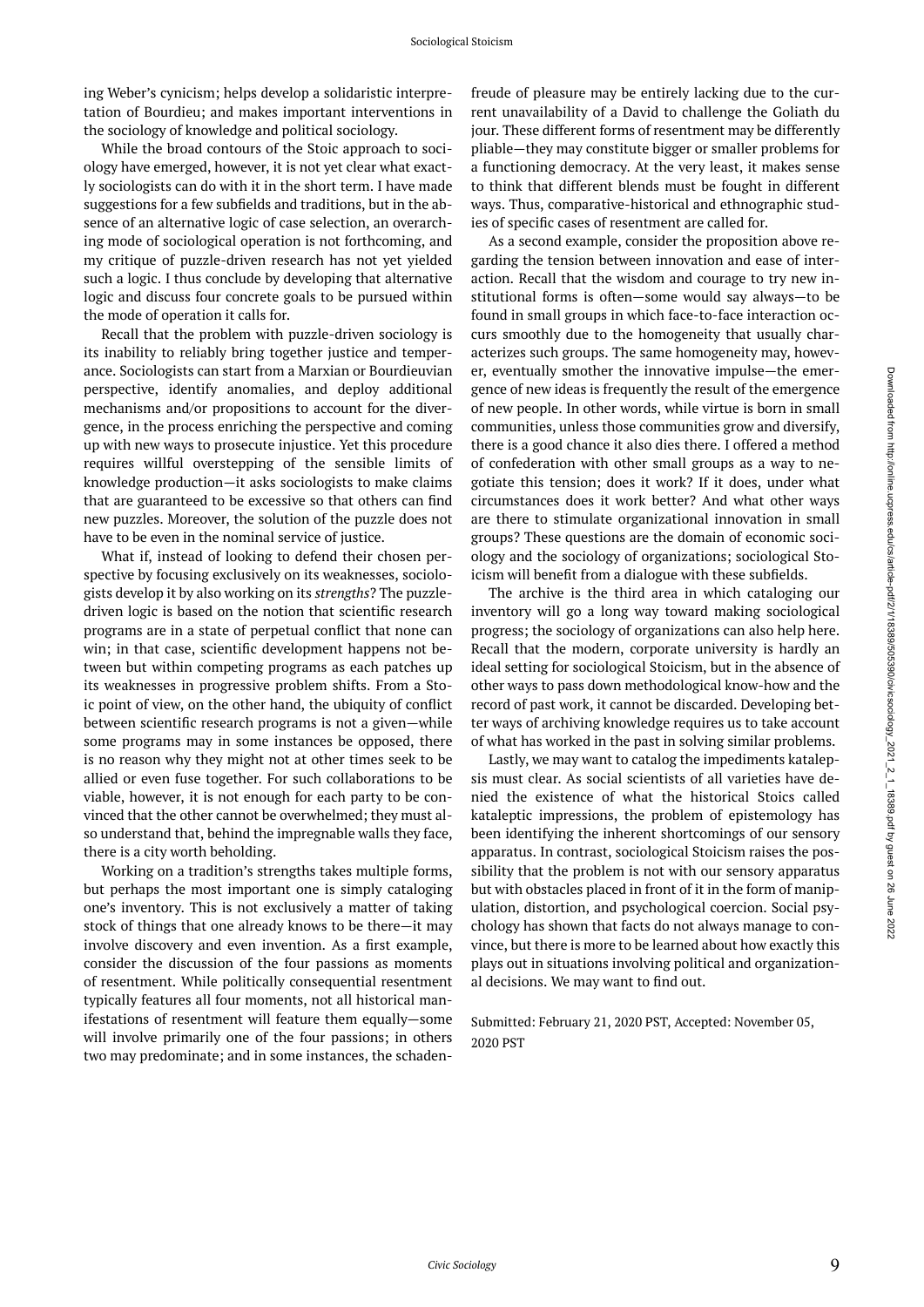# REFERENCES

Alexander, J. C. 1995. *Fin de Siècle Social Theory: Relativism, Reduction, and the Problem of Reason*. New York: Verso.

Althusser, L. 2006. "Ideology and Ideological State Apparatuses (Notes Towards an Investigation)." In *The Anthropology of the State: A Reader*, 9:86–98.

Anderson, P. 1974. *Passages from Antiquity to Feudalism*. London: NLB.

———. 1977. *Lineages of the Absolutist State*. London: NLB.

Annas, J. 1993. *The Morality of Happiness*. New York: Oxford University Press.

Anscombe, G. E. M. 1958. "Modern Moral Philosophy." *Philosophy* 33 (124): 1–19. [https://doi.or](https://doi.org/10.1017/s0031819100037943) [g/10.1017/s0031819100037943.](https://doi.org/10.1017/s0031819100037943)

Becker, L. C. 1998. *A New Stoicism*. Princeton, NJ: Princeton University Press.

Bellah, R.N., R. Madsen, W.M. Sullivan, A. Swidler, and S.M. Tipton. 1985. *Habits of the Heart: Individualism and Commitment in American Life*. Berkeley: University of California Press.

Bhaskar, R. 1998. *The Possibility of Naturalism*. London: Routledge.

———. 2008. *A Realist Theory of Science*. London: Routledge.

Bourdieu, P. 1982. *Leçon Sur La Leçon*. Paris: Editions de Minuit.

———. 1988. *Homo Academicus*. Cambridge, UK: Polity.

———. 1991. *The Political Ontology of Martin Heidegger*. Cambridge, UK: Polity.

———. 1993a. "Some Properties of Fields." In *Sociology in Question*, 72–77. London; Thousand Oaks, CA: Sage.

———. 1993b. *The Field of Cultural Production: Essays on Art and Literature*. New York: Columbia University Press.

———. 1996. *The Rules of Art: Genesis and Structure of the Literary Field*. Stanford, CA: Stanford University Press.

———. 1998a. *Acts of Resistance: Against the Tyranny of the Market*. New York: New Press.

———. 1998b. *On Television*. New York: New Press.

Bourdieu, P., and H. Haacke. 1995. *Free Exchange*. Stanford, CA: Stanford University Press.

Brennan, T. 2005. *The Stoic Life: Emotions, Duties, and Fate*. Oxford; New York: Clarendon Press; Oxford University Press.

Brenner, R. 1977. "The Origins of Capitalist Development: A Critique of Neo-Smithian Marxism." *New Left Review*, no. 104: 25.

Buechler, S. M. 2000. *Social Movements in Advanced Capitalism: The Political Economy and Cultural Construction of Social Activism*. Oxford, UK: Oxford University Press.

Burawoy, Michael. 1989. "Two Methods in Search of Science." *Theory and Society* 18 (6): 759–805. [https://d](https://doi.org/10.1007/bf00147158) [oi.org/10.1007/bf00147158.](https://doi.org/10.1007/bf00147158)

Burkeman, O. 2013. *The Antidote: Happiness for People Who Can't Stand Positive Thinking*. New York: Farrar, Straus and Giroux.

Büyükokutan, Barış. 2011. "Toward a Theory of Cultural Appropriation: Buddhism, the Vietnam War, and the Field of U.S. Poetry." *American Sociological Review* 76 (4): 620–39. [https://doi.org/10.1177/000312](https://doi.org/10.1177/0003122411414820) [2411414820](https://doi.org/10.1177/0003122411414820).

Calhoun, C. J., E. LiPuma, and M. Postone, eds. 1993. *Bourdieu: Critical Perspectives*. Cambridge, UK: Polity Press.

Castells, M. 1997. *The Power of Identity*. Malden, MA: Blackwell.

———. 2000. *The Rise of the Network Society*. Oxford, UK: Blackwell.

Castoriadis, C. 1987. *The Imaginary Institution of Society*. Cambridge, UK: Polity.

———. 1992. *The Revolutionary Project*. Philadelphia: Philadelphia Solidarity.

Collier, A. 1994. *Critical Realism: An Introduction to Roy Bhaskar's Philosophy*. London: Verso.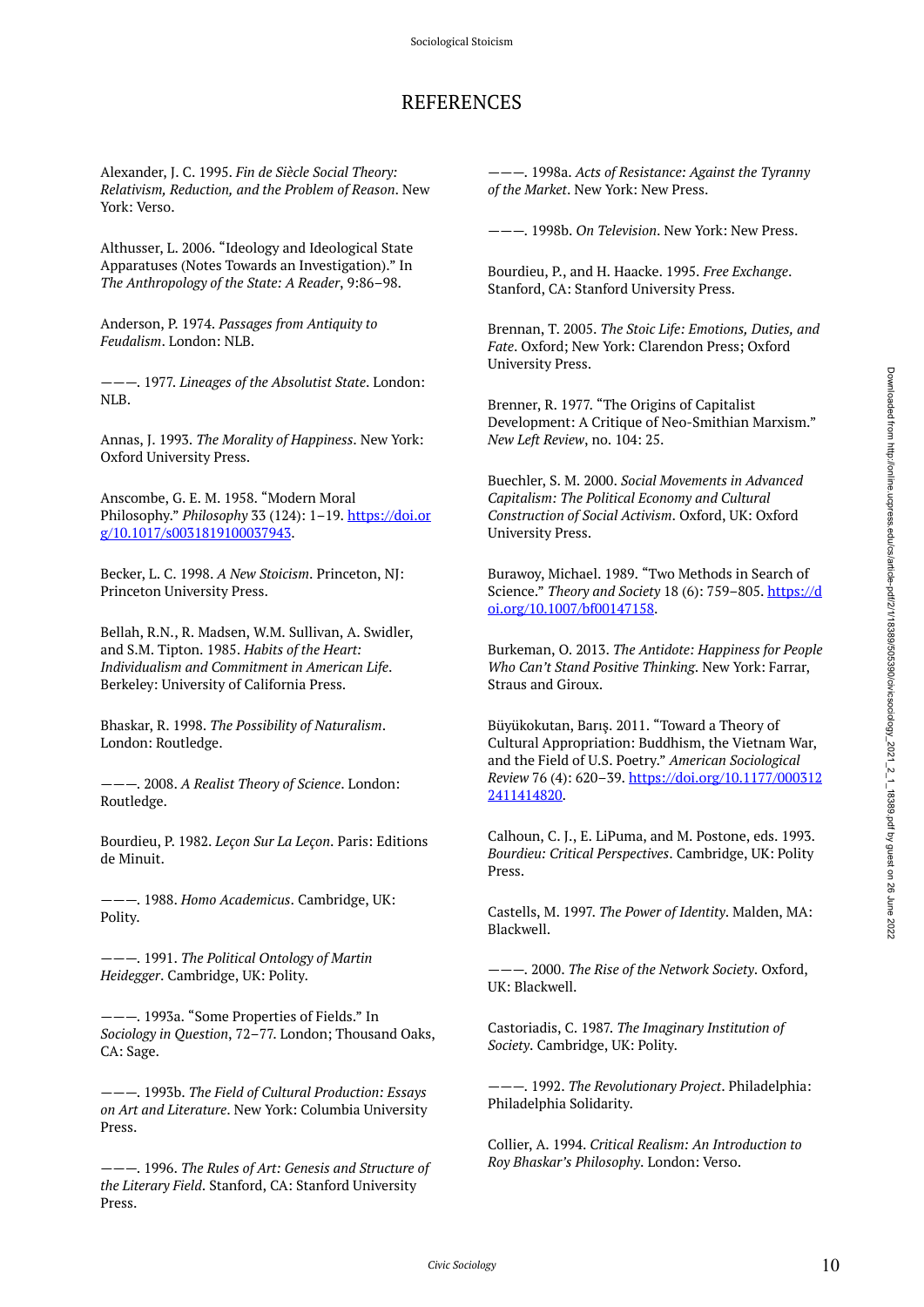Dahlsgaard, Katherine, Christopher Peterson, and Martin E. P. Seligman. 2005. "Shared Virtue: The Convergence of Valued Human Strengths Across Culture and History." *Review of General Psychology* 9 (3): 203–13. [https://doi.org/10.1037/1089-2680.9.3.20](https://doi.org/10.1037/1089-2680.9.3.203) [3.](https://doi.org/10.1037/1089-2680.9.3.203)

Davis, Murray S. 1971. "That's Interesting! Towards a Phenomenology of Sociology and a Sociology of Phenomenology." *Philosophy of the Social Sciences* 1 (2): 309–44. [https://doi.org/10.1177/00483931710010](https://doi.org/10.1177/004839317100100211) [0211.](https://doi.org/10.1177/004839317100100211)

DeBrabander, Firmin. 2004. "Psychotherapy and Moral Perfection: Spinoza and the Stoics on the Prospect of Happiness." In *Stoicism: Traditions and Transformations*, edited by S. Strange and J. Zupko, 198–213. Cambridge University Press. [https://doi.org/](https://doi.org/10.1017/cbo9780511498374.012) [10.1017/cbo9780511498374.012.](https://doi.org/10.1017/cbo9780511498374.012)

Dromi, Shai M. 2016. "Soldiers of the Cross: Calvinism, Humanitarianism, and the Genesis of Social Fields." *Sociological Theory* 34 (3): 196–219. [htt](https://doi.org/10.1177/0735275116665150) [ps://doi.org/10.1177/0735275116665150.](https://doi.org/10.1177/0735275116665150)

Ellis, A. 1996. *Better, Deeper, and More Enduring Brief Therapy: The Rational Emotive Behavior Therapy Approach*. New York: Brunner/Mazel Publishers.

———. 2001. *Overcoming Destructive Beliefs, Feelings, and Behaviors: New Directions for Rational Emotive Behavior Therapy*. Amherst, NY: Prometheus Books.

Engberg-Pedersen, Troels. 2004. "Stoicism in the Apostle Paul: A Philosophical Reading." In *Stoicism: Traditions and Transformations*, edited by S. Strange and J. Zupko, 52-75. Cambridge University Press. [http](https://doi.org/10.1017/cbo9780511498374.005) [s://doi.org/10.1017/cbo9780511498374.005](https://doi.org/10.1017/cbo9780511498374.005).

Evans, Peter B. 1979. *Dependent Development: The Alliance of Multinational, State, and Local Capital in Brazil*. Princeton, NJ: Princeton University Press. [http](https://doi.org/10.1515/9780691186801) [s://doi.org/10.1515/9780691186801](https://doi.org/10.1515/9780691186801).

———. 1995. *Embedded Autonomy: States and Industrial Transformation*. Princeton, NJ: Princeton University Press. [https://doi.org/10.1515/9781400821](https://doi.org/10.1515/9781400821723) [723](https://doi.org/10.1515/9781400821723).

Flanagan, K., and P. C. Jupp, eds. 2000. *Virtue Ethics and Sociology: Issues of Modernity and Religion*. New York: Palgrave Macmillan.

Foot, Philippa. 1958a. "Moral Arguments." *Mind* 67 (268): 502–13. [https://doi.org/10.1093/mind/lxvii.26](https://doi.org/10.1093/mind/lxvii.268.502) [8.502](https://doi.org/10.1093/mind/lxvii.268.502).

———. 1958b. "Moral Beliefs." In *Proceedings of the Aristotelian Society*, 59:83–104. [https://doi.org/10.109](https://doi.org/10.1093/aristotelian/59.1.83) [3/aristotelian/59.1.83.](https://doi.org/10.1093/aristotelian/59.1.83)

Gartman, David. 2007. "The Strength of Weak Programs in Cultural Sociology: A Critique of Alexander's Critique of Bourdieu." *Theory and Society*  36 (5): 381–413. [https://doi.org/10.1007/s11186-00](https://doi.org/10.1007/s11186-007-9038-9) [7-9038-9](https://doi.org/10.1007/s11186-007-9038-9).

Gill, Christopher. 2003. "The School in the Roman Imperial Period." In *The Cambridge Companion to the Stoics*, edited by B. Inwood, 33–58. Cambridge University Press. [https://doi.org/10.1017/ccol0521770](https://doi.org/10.1017/ccol052177005x.003) [05x.003.](https://doi.org/10.1017/ccol052177005x.003)

Goldberg, Chad Alan. 2013. "Struggle and Solidarity: Civic Republican Elements in Pierre Bourdieu's Political Sociology." *Theory and Society* 42 (4): 369–94. [https://doi.org/10.1007/s11186-013-9194-z.](https://doi.org/10.1007/s11186-013-9194-z)

Gorski, Philip S. 2003. *The Disciplinary Revolution: Calvinism and the Rise of the State in Early Modern Europe*. Chicago: University of Chicago Press. [http](https://doi.org/10.7208/chicago/9780226304861.001.0001) [s://doi.org/10.7208/chicago/9780226304861.001.000](https://doi.org/10.7208/chicago/9780226304861.001.0001) [1](https://doi.org/10.7208/chicago/9780226304861.001.0001).

———. 2011. *The Protestant Ethic Revisited*. Philadelphia: Temple University Press.

———, ed. 2013a. *Bourdieu and Historical Analysis*. Durham: Duke University Press. [https://doi.org/10.12](https://doi.org/10.1215/9780822395430) [15/9780822395430](https://doi.org/10.1215/9780822395430).

———. 2013b. "Beyond the Fact/Value Distinction: Ethical Naturalism and the Social Sciences." *Society*  50 (6): 543–53. [https://doi.org/10.1007/s12115-013-9](https://doi.org/10.1007/s12115-013-9709-2) [709-2](https://doi.org/10.1007/s12115-013-9709-2).

 $-$ . 2017. "Recovered Goods: Durkheimian Sociology as Virtue Ethics." In *Varieties of Virtue Ethics*, 181–98. Springer. [https://doi.org/10.1057/97](https://doi.org/10.1057/978-1-137-59177-7_11) [8-1-137-59177-7\\_11.](https://doi.org/10.1057/978-1-137-59177-7_11)

Gramsci, A. 1971. *Selections from the Prison Notebooks of Antonio Gramsci*. New York: International Publishers.

———. 1994. *Pre-Prison Writings*. Cambridge, UK: Cambridge University Press.

Graver, Margaret. 2007. *Stoicism and Emotion*. Chicago: University of Chicago Press. [https://doi.org/](https://doi.org/10.7208/chicago/9780226305202.001.0001) [10.7208/chicago/9780226305202.001.0001.](https://doi.org/10.7208/chicago/9780226305202.001.0001)

Haimes, Erica, and Robin Williams. 2007. "Sociology, Ethics, and the Priority of the Particular: Learning from a Case Study of Genetic Deliberations." *The British Journal of Sociology* 58 (3): 457–76. [https://do](https://doi.org/10.1111/j.1468-4446.2007.00160.x)  $i.org/10.1111/j.1468-4446.2007.00160.x.$  $i.org/10.1111/j.1468-4446.2007.00160.x.$ 

Hall, S. 1983. "The Problem of Ideology: Marxism Without Guarantees." In *Marx: A Hundred Years On*. London: Lawrence and Wishart.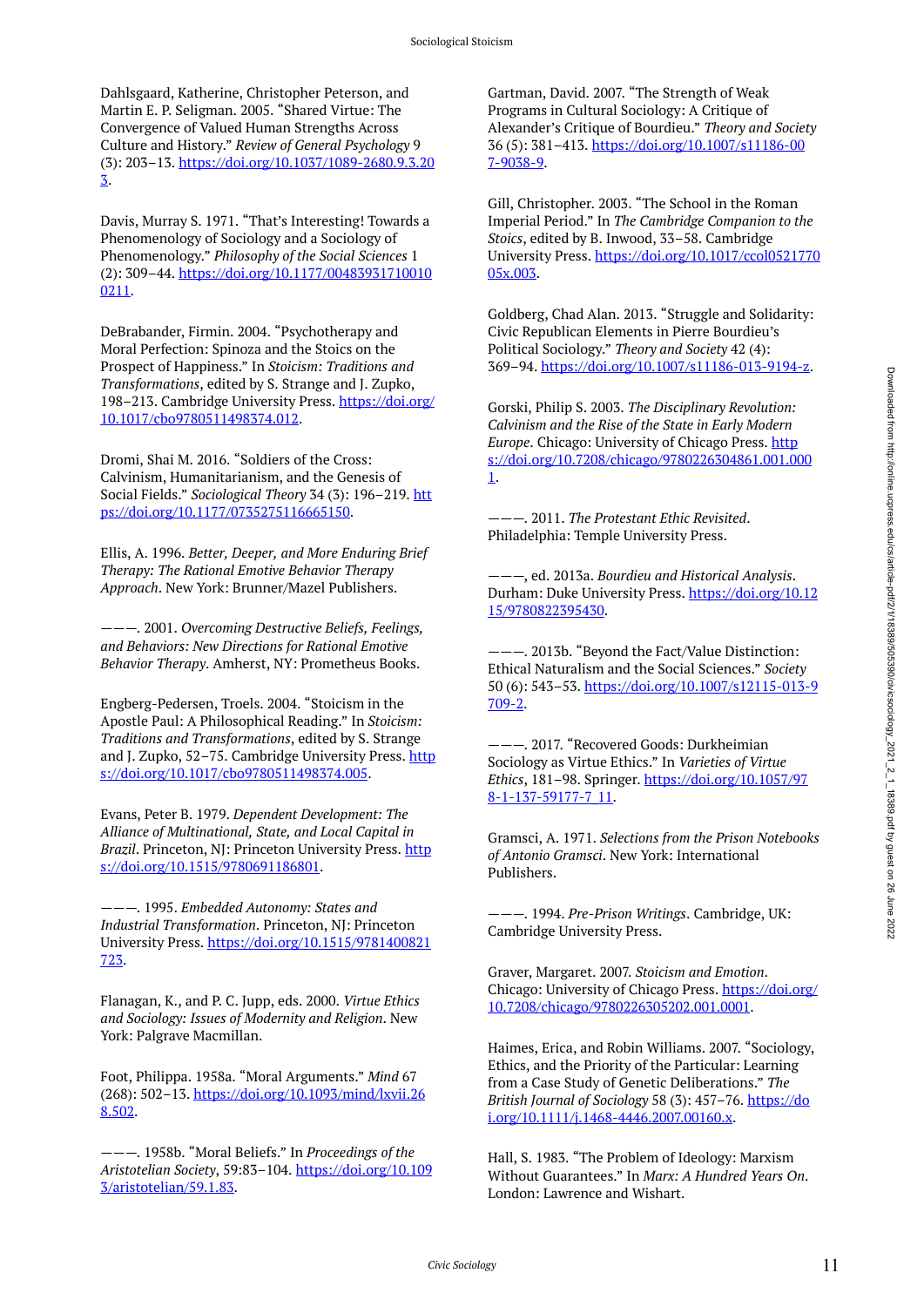Healy, Kieran. 2017. "Fuck Nuance." *Sociological Theory* 35 (2): 118–27. [https://doi.org/10.1177/073527](https://doi.org/10.1177/0735275117709046) [5117709046.](https://doi.org/10.1177/0735275117709046)

Irvine, W. B. 2009. *A Guide to the Good Life: The Ancient Art of Stoic Joy*. Oxford: Oxford University Press.

Jedan, C. 2012. *Stoic Virtues: Chrysippus and the Religious Character of Stoic Ethics*. London; New York: Bloomsbury.

Laclau, E., and C. Mouffe. 2000. *Hegemony and Socialist Strategy: Towards a Radical Democratic Politics*. London; New York: Verso.

Lagrée, Jacqueline. 2004. "Constancy and Coherence." In *Stoicism: Traditions and Transformations*, edited by S. Strange and J. Zupko, 148–76. Cambridge University Press. [https://doi.org/10.1017/cbo9780511](https://doi.org/10.1017/cbo9780511498374.010) [498374.010](https://doi.org/10.1017/cbo9780511498374.010).

Lakatos, Imre, Matteo Motterlini, and Paul Feyerabend. 1999. *For and Against Method: Including Lakatos's Lectures on Scientific Method and the Lakatos-Feyerabend Correspondence*. Chicago: University of Chicago Press. [https://doi.org/10.7208/c](https://doi.org/10.7208/chicago/9780226467030.001.0001) [hicago/9780226467030.001.0001](https://doi.org/10.7208/chicago/9780226467030.001.0001).

Lakatos, Imre, and A. Musgrave. 1970. *Criticism and the Growth of Knowledge*. Cambridge, UK: University Press.

Lane, M. S. 2014. *Greek and Roman Political Ideas*. London; New York: Pelican.

Long, A. A. 2003. "Stoicism in the Philosophical Tradition: Spinoza, Lipsius, Butler." In *The Cambridge Companion to the Stoics*, edited by B. Inwood, 365–92. Cambridge University Press. [https://doi.org/10.1017/c](https://doi.org/10.1017/ccol052177005x.016) [col052177005x.016](https://doi.org/10.1017/ccol052177005x.016).

MacIntyre, A. C. 1981. *After Virtue: A Study in Moral Theory*. Notre Dame: University of Notre Dame Press.

———. 1998. *A Short History of Ethics: A History of Moral Philosophy from the Homeric Age to the Twentieth Century*. Notre Dame: University of Notre Dame Press. [https://doi.org/10.2307/j.ctvpg85gr.](https://doi.org/10.2307/j.ctvpg85gr)

———. 1999. *Dependent Rational Animals: Why Human Beings Need the Virtues*. Chicago: Open Court.

Melucci, A. 1989. *Nomads of the Present: Social Movements and Individual Needs in Contemporary Society*. Philadelphia: Temple University Press.

Normore, Calvin. 2004. "Abelard's Stoicism and Its Consequences." In *Stoicism: Traditions and Transformations*, edited by S. Strange and J. Zupko, 132-47. Cambridge University Press. [https://doi.org/1](https://doi.org/10.1017/cbo9780511498374.005) [0.1017/cbo9780511498374.005](https://doi.org/10.1017/cbo9780511498374.005).

Nussbaum, M. C. 1994. *The Therapy of Desire: Theory and Practice in Hellenistic Ethics*. Princeton: Princeton University Press.

———. 2001. *The Fragility of Goodness: Luck and Ethics in Greek Tragedy and Philosophy*. Cambridge, UK: Cambridge University Press.

- 2004. "Duties of Justice, Duties of Material Aid: Cicero's Problematic Legacy." In *Stoicism: Traditions and Transformations*, edited by S. Strange and J. Zupko, 214-49. Cambridge University Press. [htt](https://doi.org/10.1017/cbo9780511498374.013) [ps://doi.org/10.1017/cbo9780511498374.013.](https://doi.org/10.1017/cbo9780511498374.013)

———. 2006. *Frontiers of Justice: Disability, Nationality, Species Membership*. Cambridge, MA: Belknap Press of the Harvard University Press.

Pies, R. 2008. *Everything Has Two Handles: The Stoic's Guide to the Art of Living*. Lanham, MD: Hamilton Books.

Pigliucci, M. 2017. *How to Be a Stoic: Using Ancient Philosophy to Live a Modern Life*. New York: Basic Books.

Polanyi, M. 1962. *Personal Knowledge: Towards a Post-Critical Philosophy*. Chicago: University of Chicago Press.

Putnam, Robert D. 2000. *Bowling Alone: The Collapse and Revival of American Community*. New York: Simon & Schuster.<https://doi.org/10.1145/358916.361990>.

Putnam, Robert D., Robert Leonardi, and Raffaella Y. Nanetti. 1993. *Making Democracy Work: Civic Traditions in Modern Italy*. Princeton, NJ: Princeton University Press. [https://doi.org/10.1515/9781400820](https://doi.org/10.1515/9781400820740) [740.](https://doi.org/10.1515/9781400820740)

Richardson, Sue, and Miriam McMullan. 2007. "Research Ethics in the UK: What Can Sociology Learn from Health?" *Sociology* 41 (6): 1115-32. [http](https://doi.org/10.1177/0038038507082318) [s://doi.org/10.1177/0038038507082318](https://doi.org/10.1177/0038038507082318).

Robertson, D. 2010. *The Philosophy of Cognitive-Behavioural Therapy (CBT): Stoic Philosophy as Rational and Cognitive Psychotherapy*. London: Karnac.

Sandel, M. J. 1984. *Liberalism and Its Critics*. Oxford, UK: Blackwell.

Schofield, M. 1991. *The Stoic Idea of the City*. Cambridge; New York: Cambridge University Press.